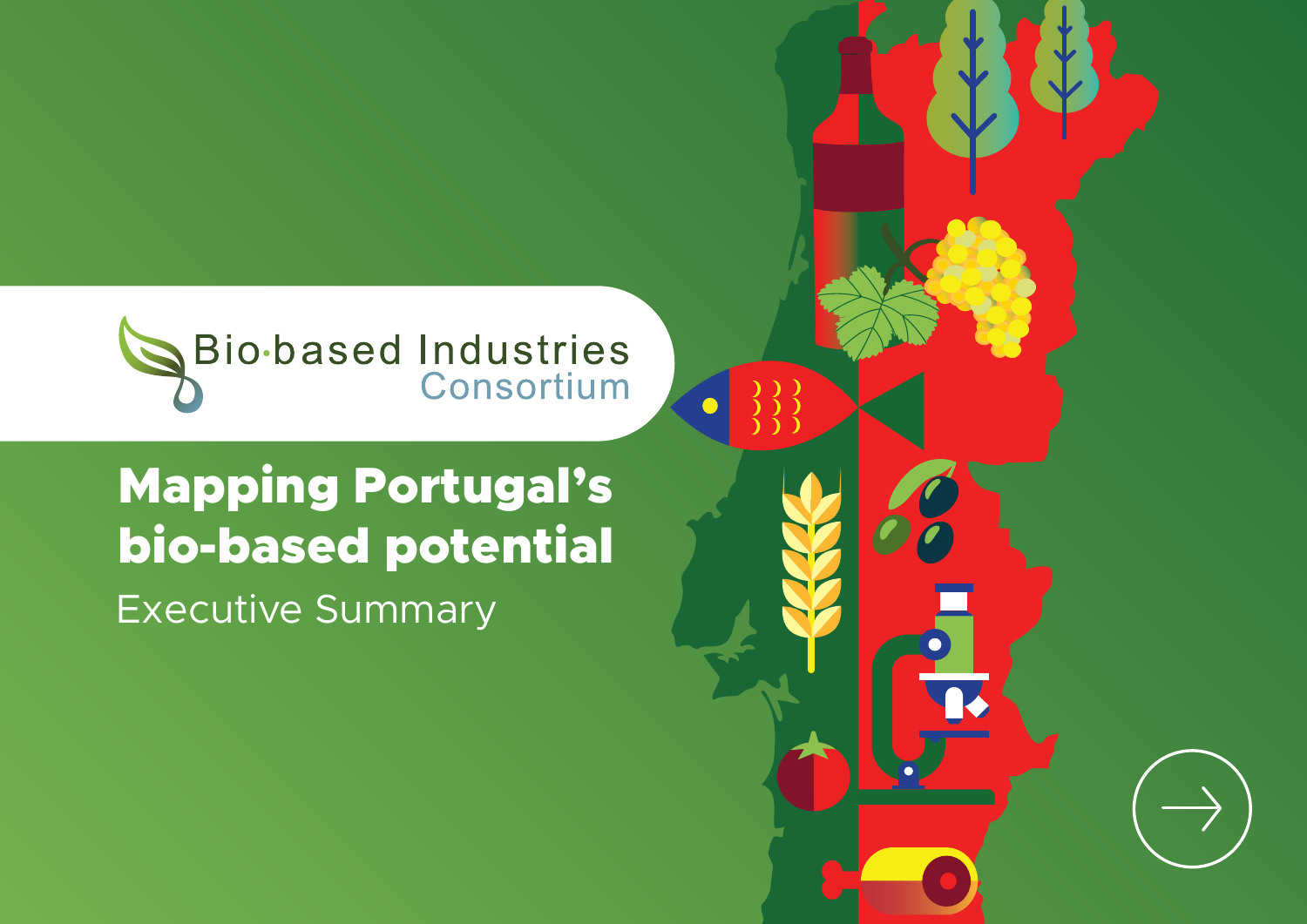## **EXECUTIVE SUMMARY**

Portugal has the economic and innovation powers and the biomass feedstock to rapidly expand bio-based industrial activities on regional and national levels and become a strong partner in the European bioeconomy. On the European innovation **[scoreboard 2020](https://ec.europa.eu/growth/industry/innovation/facts-figures/scoreboards_en)**, Portugal moved from a moderate innovator to join the group of strong innovators. The country's bioeconomy already contributes almost **[€20bn in turnover](https://biconsortium.eu/bioeconomy-turnover-employment-2017)** annually placing it in prime position to lead Europe's bioeconomy transformation.

Despite its relatively small size, Portugal has a variety of climates and ecosystems, from the forested northern hills to the dry southern plains and from the Atlantic coast to the mountainous interior. The two island regions of Açores and Madeira add to the country's (bio)diversity. Portugal's exclusive economic zone, stretching from continental Portugal to Madeira and the Açores islands, includes a sizeable portion of the Central-North Atlantic Ocean. Furthermore, Portugal prepared a claim to the United Nations to extend its continental shelf. If accepted, this would increase its territory to 3.8 million  $km<sup>2</sup>$  (only 3% of which is terrestrial) becoming one of the largest countries in the **[world](https://bloomsburygeographer.com/2020/05/30/beyond-the-horizon-portugals-plan-for-atlantic-expansion/)**.

Agri-food, forestry-based, marine-based (fisheries, algae and aquaculture) and chemical industries are among the strong drivers of Portugal's economy. In the bio-based processing sectors, the leaders in terms of production value are the food and beverages, pulp and paper and wood processing industries.

The presence of a well-organised innovation support infrastructure contributes to a significant list of ingredients for a sustainable bio-based sector.The Portuguese Government, through the Ministry of Environment and Climate Action, is currently preparing a national bioeconomy strategy: The Sustainable Bioeconomy Action Plan. This plan aims to promote a paradigm shift, accelerating the production of high-added-value products from biological resources (as an alternative to fossil-based materials). This plan is being developed while taking into account existing bio-based sectoral maps and with an understanding of the ecological limits of both the bioeconomy and the territories in question, providing considerable support for local, regional, and national bio-based operations.

While the country's Smart Specialisation Strategy does not feature a specific dedicated bioeconomy priority, it includes elements of bioeconomy in practically all its axes. Residual biomass is within the 'Commodities and materials' axis, while the axis 'Product and process technologies' has green chemistry as a topic. Biotechnology falls within the axis 'Natural resources and environment' and biomaterials are in the 'Health and wellbeing' axis.

The primary sectors and the subsequent processing sectors in Portugal have substantial bio-based residual streams and waste, most of which are generated in the processing stages. The pulp and paper industries are the most abundant source of residual biomass, followed by the food and beverage industries. The 2018 data show that less than 1% of the residual streams from the primary and processing sectors are routed to energy production, 82% is recovered and find mostly low-value applications and about 18% is disposed of. Excluding current energy applications, this leaves over 1 million tonnes of residual streams that potentially could be routed to bio-based operations in the country, through which they can realise higher added-value in almost every market sector.

In addition, municipalities have significant quantities of bio-waste. The organic fractions thereof are estimated to total about 2.7 million tonnes in 2018, about 38% of which is landfilled. Since landfilling is being phased out, these quantities should find other destiny and the biobased industry offers opportunities for conversion into value-added applications. It's not clear how the bulk of the organic fraction of bio-waste is managed. These streams are also relevant feedstocks for bio-based operations.

In recent years, Portugal has established itself as a rising force in biotech, thanks to the presence of several national and international actors and a healthy start-up ecosystem. There is a strong support towards high-tech university spin-offs and start-ups. The national agency FCT actively supports the creation of public-private cooperative hubs in which industry, academia, universities and research centres co-invest and co-create new products. The country has a well-established network of technology parks and incubators, the main ones are located in or close to universities; e.g., in Coimbra, Porto, Lisbon, Braga, Aveiro and Faro.

Several EU-funded research projects using biomass feedstock and biotechnologies have been running in Portugal in the last few years. Many Portuguese industrial and academic actors participate in European bio-based projects at all technology readiness levels. MULTI-STR3AM, a demonstration project receiving a €6.6